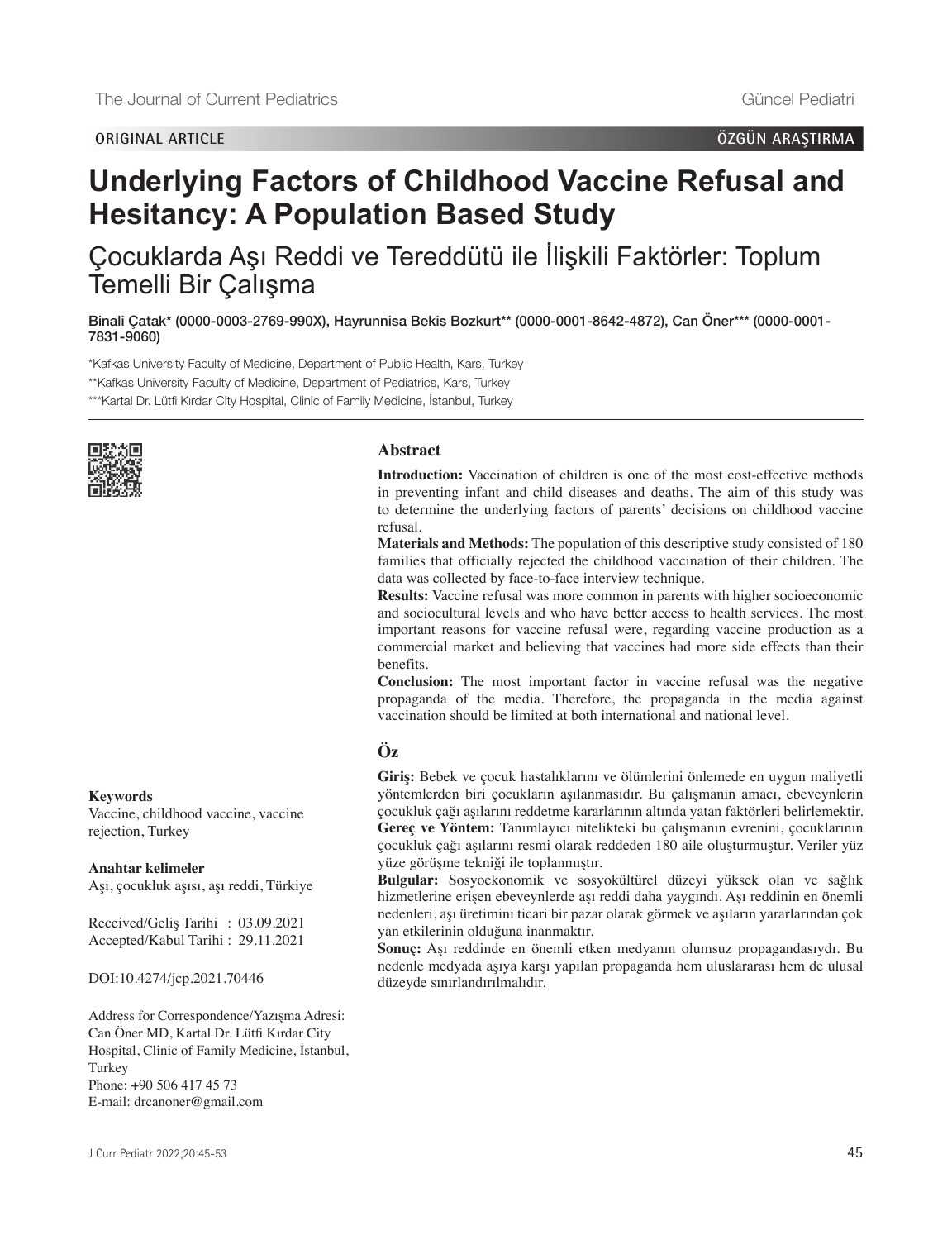#### **Introduction**

In the 20<sup>th</sup> century, the most important reason for the prolongation of expected life from birth is the decrease in deaths from infectious diseases along with immunization in childhood. From this point of view, the return on investment of childhood vaccination programs is very high. However, infectious diseases remain one of the main causes of illness, disability, and death in children (1).

According to the World Health Organization (WHO) data, in 2018, approximately 86.0% of babies worldwide were vaccinated with diphtheria-tetanuspertussis- (DTP), which should be routinely performed to protect children from serious illness, disability, or potentially fatal infectious diseases. This shows that in the same period, 19.4 million babies either did not have access to DTP or were not vaccinated due to the vaccine refusal of their parents (2).

The first vaccination against smallpox was started in Turkey in 1930. Vaccination was expanded in 1970 to include seven diseases [smallpox, diphtheria, whooping cough, Bacillus Calmette Guerin (BCG), oral polio, and measles]. Multiple vaccination campaigns were organized in the process, and deficiencies were tried to be eliminated. The last of these campaigns was held in 2017 for immigrant Syrian children under five years of age. Currently, vaccination is provided free of charge against 13 diseases in Turkey (3).

On the one hand, the government is trying to complete deficient vaccines through campaigns, but on the other hand vaccine refusaland/or hesitancy started to increase among parents. For instance, in Turkey, only 183 people rejected childhood vaccinationin 2013 while this number dramatically increased over years, reaching more than 10,000 in 2016 (4).

The aim of the study was to determine factors underlying the vaccine refusal, and parents' profile.

#### **Materials and Methods**

#### *General Information About Study Place*

*Geographical structure:* There are 81 provinces and 12 health regions in Turkey Health regions have been further divided into sub-groups. The Northeast Anatolia Region, where the research was carried out, consists of two parts as TRA1 (Erzurum, Erzincan and Bayburt provinces) and TRA2 (Ağrı, Kars, Iğdır and

Ardahan provinces). The research was conductedin the TRA2 region covering an area of  $30,193$  km<sup>2</sup> with an altitude of 805 m (Dilucu Plain) to 5,137 m (Mount Ararat). Furthermore, the study area is a neighbor to Georgia, Armenia, Nakhchivan (Azerbaijan), and Iran (5).

*Social structure:* In the study area, it's the basic livelihood is agriculture and animal husbandry. According to the 2011 data on the socioeconomic development ranking of provinces, the area is below average in Turkey in terms of education and health indicators. Concerning educational level, among 81 provinces, Kars ranks 59th, Ardahan 63rd, Iğdır 68th, and Ağrı 79<sup>th</sup>. The overall rate of illiteracy in the area is 11.7% and 20.3% in the female population, and the rate of those who have not received any formal education is 13.5%. In terms of health status, Kars has the  $68<sup>th</sup>$ place, Ağrı 79<sup>th</sup>, Igdır 69<sup>th</sup>, Ağrı 79<sup>th</sup>, and Ardahan 71<sup>st</sup> in 81 provinces. The national income per capita is 3,489 dollars for Ağrı, 5,558 dollars for Kars, 6,098 dollars for Iğdır, and 6,384 dollars for Ardahan (Turkey average: 10,602 dollars) (5). In brief, the study area is considered as the least developed region of Turkey.

*Health structure:* All the provinces in the study area are below the Turkish average in terms of health personnel per 1,000 people. For instance, the average number of expert physicians for per 1,000 people is 0.38 for Ağrı while it is 1.15 for the whole country (5). Both infant mortality (11.2 per 1,000) and maternal mortality (24.5 per 100,000) are above the average in Turkey (6.8 and 14.6 per 100,000, respectively). In terms of vaccination, the TRA2 region has the lowest vaccine rate among all regions of Turkey (2017 data) with the full vaccination rate being approximately 90.1% and the rate of those who have never been vaccinated being 5-9% (6).

### *Study Design*

The population of this descriptive study was 180 families living in the TRA2 region and officially signing a "vaccine refusal form". In order to reach the whole target population, sample selection was not performed. The vaccine refusal forms were collected from the provincial health directorates after obtaining the approval of the local ethics committee (80576354- 050-99/116, 26.06.2018) and the necessary permission from the relevant public institutions. These forms included contact number and address, mother's name,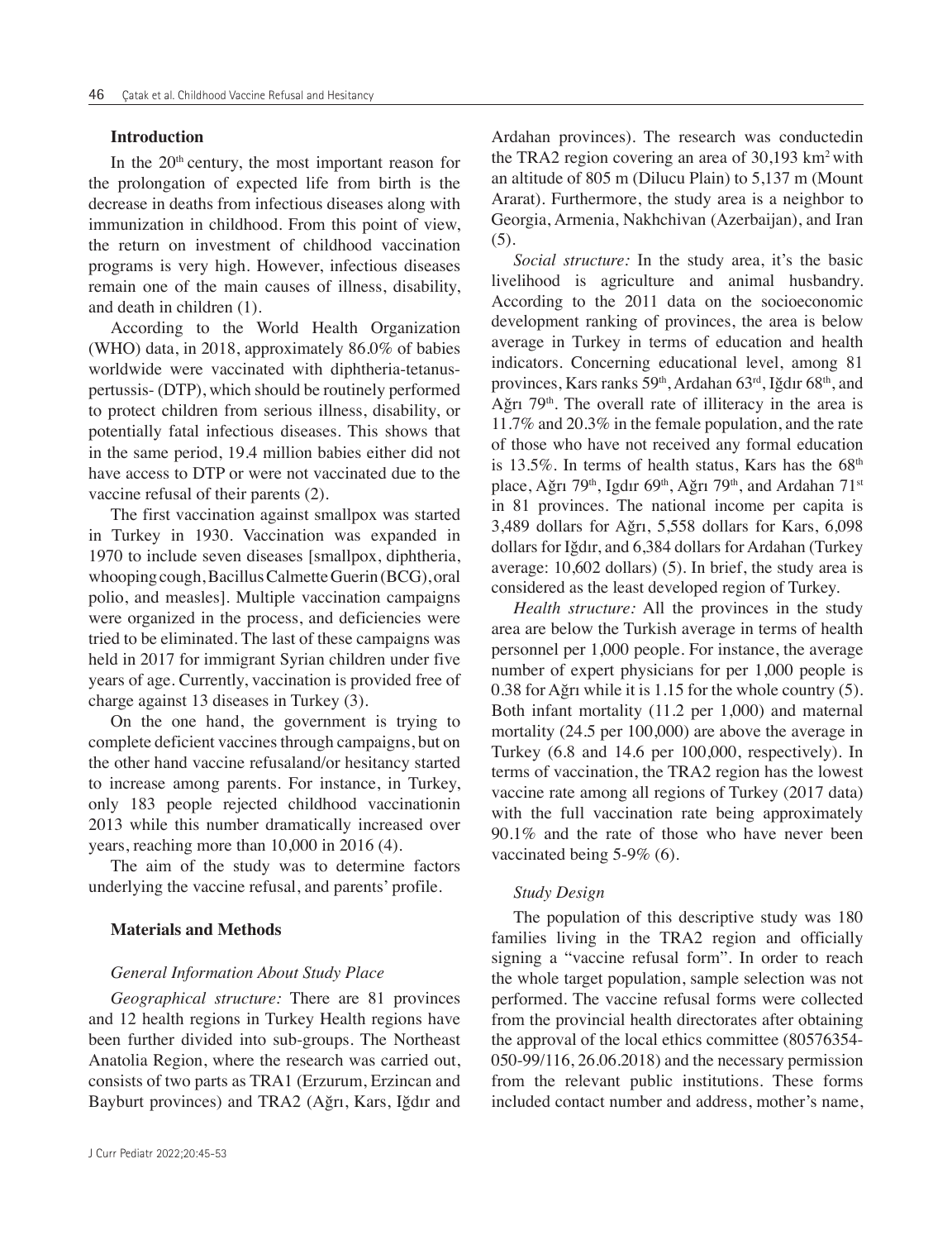and the assigned family physician providing health care for the family. The data collection form was prepared by the researchers by screening the literature. The data were collected by the researchers using the face-to-face interview technique with the exception of 41 women with transportation difficulties due to geographical reasons who were interviewed over the phone.

#### *Statistical Analysis*

The collected data were analyzed by Statistical Package for the Social Sciences v 22 (SPSS, IL, USA). Frequency and percentages were used in the analyses.

#### *Definitions of the Terms Used in Study*

*Vaccine refusal/rejection:* Parents' rejection of all vaccines from the birth of their children despite their availability in the study area.

*Age:* The age of the baby and/or child in months at the time when the interview was conducted.

*Infant and child vaccinations:* Free primary health services provided by two public health institutions in Turkey: Family Health Centers (FHCs) and Community Health Centers (CHCs). Vaccination services up to the age of two years are basically provided by FHCs, while booster vaccines, which are known as school vaccines in Turkey, are applied by CHCs.

*Vaccine pseudo rejection:* Before the administration of booster vaccines, the students are given an informed consent form by the health personnel. This form consists of two parts, vaccine acceptance and vaccine refusal, either of which must be signed by the parents of the students. The health personnel do not vaccinate students, for whom the parents refuse vaccination, as well as those that sign the vaccine refusal part themselves without delivering the form to their parents. The latter case, in which vaccination is not performed despite the lack of parents' actual refusal, is referred to as "Vaccine pseudo rejection" in this paper.

#### **Results**

Figure 1 presents the sample (vaccine-related situations of 180 people constituting the population of the study). According to figure, 65.6% of vaccine refusal (118 families) was totally against vaccination and had never had their children vaccinated while 17.8% consisted of vaccine pseudo rejection. All pseudo rejection cases were students in primary school. When their parents were interviewed, it was determined that they were not actually against vaccination but their children had signed the form themselves. They stated that if they had received the form, they would have given consent to their child receiving the booster vaccine.

Table 1 shows the biodemographic and sociodemographic characteristics of the parents that refused to childhood vaccination. According to this, more than half of the babies (55.1%) were 24-49 months and male (54.2%), 72.9% of the mothers were 20-29 years old, 56.8% had two or more pregnancies, 33.9% of the mothers had three or more children, all pregnancies were intended, and only 3.4% of the mothers underwent assisted reproductive therapy. In addition, 82.3% of the families lived in urban areas, 6.8% were extended families, and 39.8% consisted of five or more members. Approximately one out of every 10 women (11.0%) had cross-cousin marriage, 3.4% were not officially married, and 75.4% of mothers and 78.0% of father had received formal education for nine years or more. While 77.1% of fathers had regular income from their jobs, this rate decreased to 20.3% for mothers, and the total income was sufficient for 80.5% of the families to live comfortably.

#### **Discussion**

In this study,  $65.6\%$  of the families (n=118) were totally against vaccination and had never had their children vaccinated. These families were typologically composed of mothers who had given birth in the most healthy period of fertility, had one to two children, intended pregnancy, had conceived in the normal way, lived in urban areas, had more than nine years of formal education, were housewives, had health insurance. In the families of these mothers, the education level of the fathers was also nine years or more, 77% of the fathers had regular income, and 83% of these families had sufficient income. The social and economic characteristics of the families refusing vaccination were much higher than the average of the study area (5,7). In studies related to vaccination conducted in Turkey and in the world in the last decade suggest as the reasons for low vaccination rates as the low level of education of the mother, presence of multiple children in the family, living in the countryside, and living in areas with transportation difficulties (8,9). In a study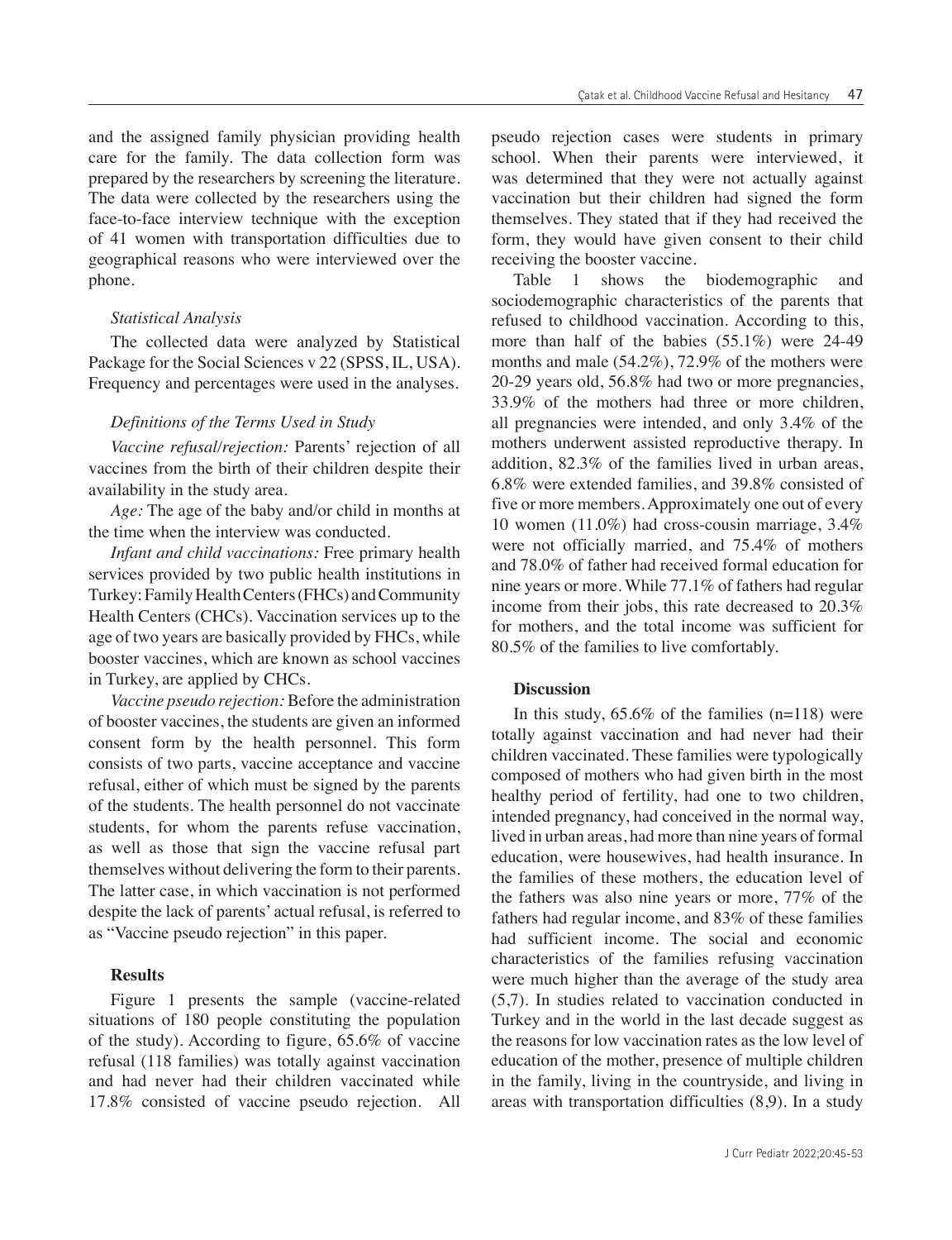conducted in schools exempted from compulsory vaccination in the state of California in the United States, it was shown that most of the non-vaccinated students were from families with better social and economic status while the families of the vaccinated children had lower economic and social status (10). In a fact-check study related to 33 cases of vaccine rejection in a different province (Adıyaman) in Turkey, it was reported that families had lower levels in terms of both economic and other social components (11). On the other hand, in a study carried out in Australia, it was found that the vaccination rates of children whose parents had a higher level of management and income levels had lower vaccination rates (12).

Mothers mostly received both prenatal and postnatal care services from primary health care institutions (57.6% and 43.2%, respectively). More than half of the childbirths (52.5%) were performed in secondary health institutions. The mothers were informed about the vaccination of their infants mostly by primary care health institutions (89.0%). However, this information only affected the decision of 34.7% mothers to have their infants vaccinated (Table 2).

Table 3 presents the factors affecting the parents' decision to vaccination refusal. According to this, the most effective factor was the idea that there were harmful chemicals in the vaccines (78.0%) while the least effective was non-conformity to religious beliefs. The characteristics of the information sources that are effective in vaccine refusal are given in Table 4. While social media/internet had a greater effect (61.0%), the effect of opinion leaders or religion authorities/works was less.

When vaccination rejections were evaluated in terms of the type of institutions providing healthcare for the mothers, it was determined that a higher percentage of mothers who rejected vaccination had taken postnatal care at these centers and had fewer unplanned homebirths (Table 3). According to the Demographic and Health Survey of Turkey, 11.9% of the mothers living in the region did not take prenatal care services; 19.3% did not take postnatal care services, and 10.2% had unplanned home births (5). Another interesting finding was that 38.1% of mothers who rejected vaccination had given birth in a private hospital/clinic (Table 3) compared to the 7.4% average



**Figure 1.** Flowchart of the study population.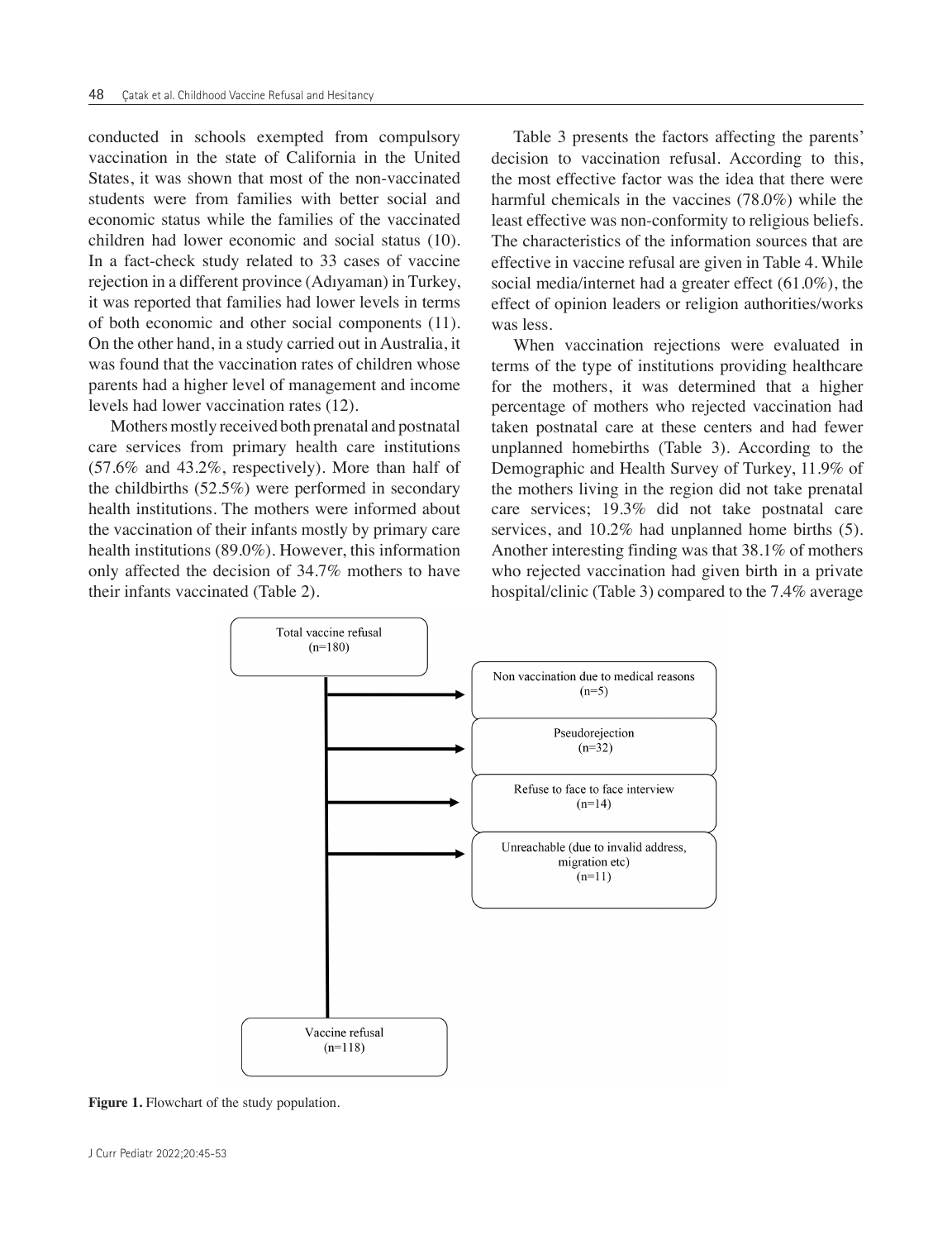of the study area in terms of giving birth in a private hospital/clinic (5).

It was found that 11 out of 100 women who rejected vaccination received no information from the health personnel about the vaccines. On the other hand, one out of four women reported to have been informed about the vaccines from people other than

| Table 1. Demographical and social features of families |                                        |             |  |
|--------------------------------------------------------|----------------------------------------|-------------|--|
| Demographic and social features<br>$n(\%)$             |                                        |             |  |
|                                                        | < 24                                   | 52 (44.1)   |  |
| Age of infant (month)                                  | $\geq$ 25                              | 66 (55.9)   |  |
| Gender of infant                                       | Female                                 | 54 (45.8)   |  |
|                                                        | Male                                   | 64 (54.2)   |  |
|                                                        | $21 - 34$                              | 86 (79.2)   |  |
| Mother age (years)                                     | $\geq 35$                              | 32 (27.1)   |  |
|                                                        | First                                  | 51 (43.2)   |  |
| Pregnancy count                                        | 2 and above                            | 67 (56.8)   |  |
|                                                        | $1 - 2$                                | 78 (66.1)   |  |
| Child count                                            | 3 and above                            | 40 (33.9)   |  |
|                                                        | No                                     | 118 (100.0) |  |
| Unintended pregnancy                                   | Yes                                    | 0(0.0)      |  |
|                                                        | Normal                                 | 114 (96.6)  |  |
| Pregnancy type                                         | Assisted<br>reproductive<br>techniques | 4(3.4)      |  |
|                                                        | Urban                                  | 15(12.7)    |  |
| Residency                                              | City                                   | 103 (82.3)  |  |
|                                                        | Extended                               | 8(6.8)      |  |
| Family type                                            | Nuclear                                | 110 (93.2)  |  |
| House hold count                                       | $\leq 4$                               | 71 (60.2)   |  |
|                                                        | $\geq 5$                               | 47 (39.8)   |  |
|                                                        | Yes                                    | 13 (11.0)   |  |
| Cross-cousin marriage                                  | N <sub>o</sub>                         | 105 (89.0)  |  |
|                                                        | $\leq$ 8                               | 29 (24.6)   |  |
| Mother education (years)                               | $\geq 9$                               | 89 (75.4)   |  |
| Father's education (years)                             | $\leq 8$                               | 26 (22.0)   |  |
|                                                        | >9                                     | 92 (78.0)   |  |
|                                                        | Yes                                    | 24 (20.3)   |  |
| Mother's occupation                                    | N <sub>0</sub>                         | 94 (79.6)   |  |
|                                                        | Yes                                    | 91 (77.1)   |  |
| Father's occupation                                    | No                                     | 27 (22.9)   |  |
| Total income                                           | Adequate                               | 95 (80.5)   |  |
|                                                        | Non-adequate                           | 23 (19.5)   |  |

the healthcare staff, and nine out of 10 women were informed about the positive effects and side effects of the vaccines at a primary health institution. However, the interesting point was that although information was provided for a high percent age of mothers, this affected the decision of only 34.7% of the parents, and even more importantly, this effect was not positive but negative.

When the reasons for vaccine rejection were explored, one of the important findings was that the least effective factor in vaccine rejection was religious beliefs (Table 4). In the global literature, the most important factors affecting vaccine decision are stated as follows:

- Vaccines contain toxic-harmful chemicals and are not compatible with natural and non-chemical philosophy of life (13,14),
- Vaccines are less effective than natural or alternative medicine methods (15)
- Vaccines are the creation of a commercial market as a result of capitalism (13-15),
- The content of the vaccines (eg, aluminum and mercury) can cause serious health problems, such as permanent brain damage, autism, and behavioral disorders  $(16,17)$ ,
- The risks involved in vaccination outweigh its benefits, and religious beliefs and cultural traditions also affect this decision, albeit to a much lesser extent (17,18).

The factors that affected vaccine rejection of parents had certain similarities and differences to the data obtained from the global literature. In the current study, the dominant view of the participants was, "I can't trust the vaccines because they come from abroad", and they believe that vaccines are a part of capitalist system commercialized nature of healthcare system.

When the parents were directed the question*,* "Which sources affected your decision to accept or reject vaccination?", the majority stated that they followed social media and considered that the information posted on this platform related to the topic was reliable (Table 4). In a study carried out in Italy, 42.8% of the people reported that they obtained information about vaccines from the internet. According to their results of that study, there were 560 anti-vaccine videos (side effects, vaccine-autism relationship, etc.) posted between 2007 and 2017 while a further 224 videos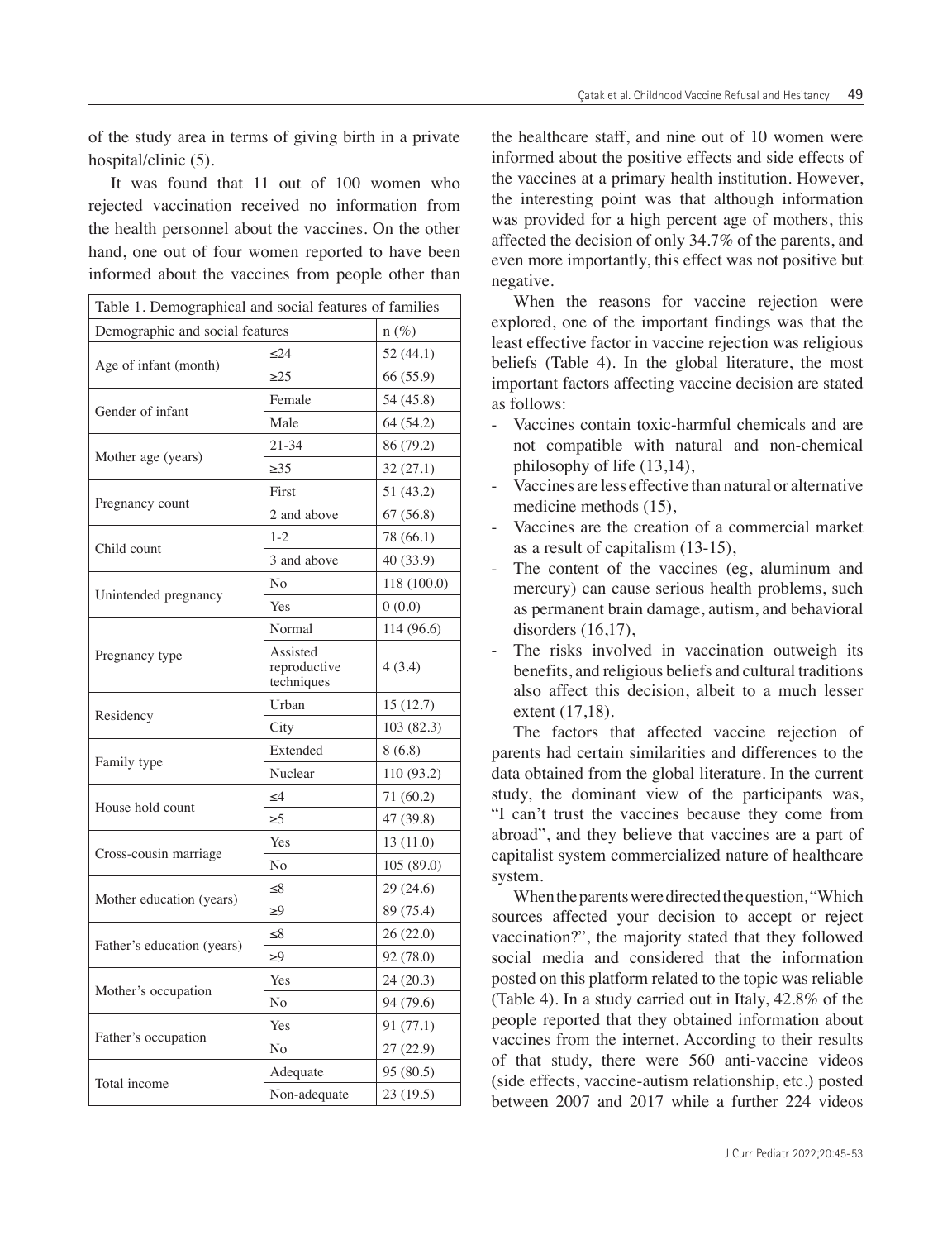| Table 2. Mother's health care use              |                                             |             |
|------------------------------------------------|---------------------------------------------|-------------|
|                                                |                                             | $n(\%)$     |
|                                                | Never                                       | 9(7.6)      |
|                                                | Primary health care                         | 68 (57.6)   |
| Prenatal care*                                 | Secondary health care                       | 61(51.7)    |
|                                                | Tertiary health care                        | 8(6.8)      |
|                                                | Private care                                | 41 $(34.7)$ |
|                                                | Home birth                                  | 4(3.4)      |
| Birth place                                    | Secondary health care                       | 62(52.5)    |
|                                                | Tertiary health care                        | 7(5.9)      |
|                                                | Private care                                | 45(38.1)    |
| Postnatal care*                                | Never                                       | 14(11.9)    |
|                                                | Primary health care                         | 51(43.2)    |
|                                                | Secondary health care                       | 50 $(42.3)$ |
|                                                | Tertiary health care                        | 8(6.8)      |
|                                                | Private care                                | 45(38.1)    |
|                                                | Never informed from a health care personnel | 13(11.0)    |
|                                                | Primary health care p                       | 105(89.0)   |
| Informed about vaccination*                    | Secondary health care                       | 18(15.3)    |
|                                                | Tertiary health care                        | 7(6.0)      |
|                                                | Other than health care personnel            | 30(25.4)    |
| Information about vaccine                      | Affect my decision                          | 41 (34.7)   |
|                                                | Not affect my decision                      | 77 (65.3)   |
| *More than one choice the sum is more than 100 |                                             |             |

| Table 3. The factors affects vaccine refusal                                                      |                |           |  |  |
|---------------------------------------------------------------------------------------------------|----------------|-----------|--|--|
|                                                                                                   | $n(\%)$        |           |  |  |
|                                                                                                   |                | 85 (72.0) |  |  |
| I believe that vaccination is unnecessary as there are no vaccine preventable diseases as before. | N <sub>o</sub> | 33(28.0)  |  |  |
| I believe it is more effective to protect the child from diseases with herbal and/or natural      | Yes            | 104(88.1) |  |  |
| methods.                                                                                          |                | 14(11.9)  |  |  |
| I find it contrary to my religious beliefs                                                        |                | 12(10.2)  |  |  |
|                                                                                                   |                | 106(89.8) |  |  |
| I don't trust it because it comes from abroad                                                     |                | 96(81.4)  |  |  |
|                                                                                                   |                | 22(18.6)  |  |  |
| I think it will hurt my kid's intelligence and brain                                              |                | 94 (79.7) |  |  |
|                                                                                                   |                | 24(20.3)  |  |  |
| I'm worried that vaccines have too many side effects such as fever, restlessness, allergies.      |                | 98 (83.1) |  |  |
|                                                                                                   |                | 20(16.9)  |  |  |
| I think there are harmful chemicals in it.                                                        |                | 99 (83.9) |  |  |
|                                                                                                   |                | 19(16.1)  |  |  |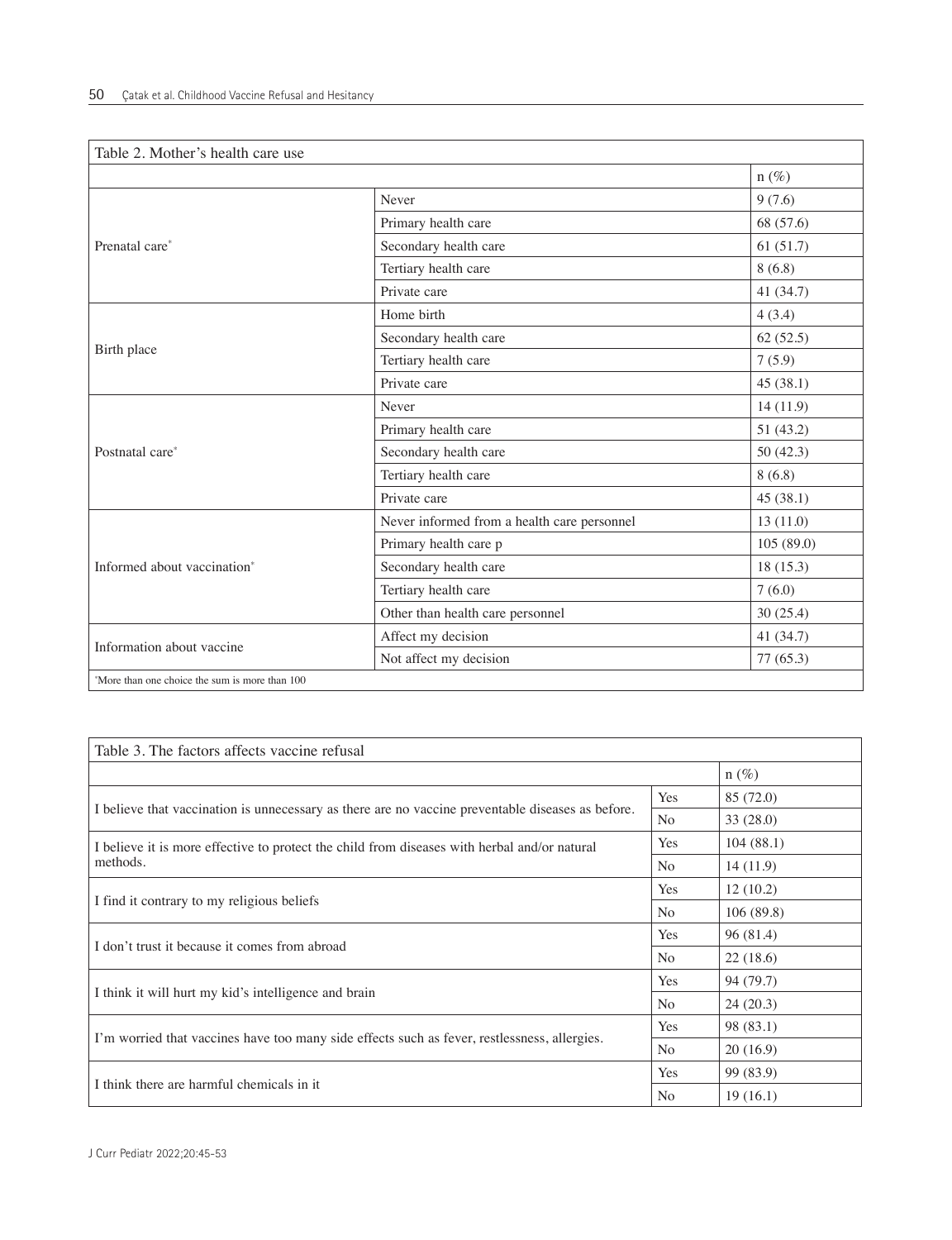were added in the first seven months of 2017 (19). In a study conducted in Israel, it was shown that social media groups created for polio vaccines, especially those on Facebook were effective in than academic and medical sources/authorities in parents' decisions related to vaccination (20).

Of the participants that refused vaccination, 66.7% stated that they trusted scientific sources and publications that provided evidence for the harmful effects of vaccination. On the other hand, 45.7% did not trust scientific publications regarding the positive effect of vaccines because they were dominated by pharmaceutical companies (21). An important finding of the study was that more than half of the mothers and/ or fathers that trusted scientific essays, books, etc. and more than half of those that did not trust these sources had received formal education for nine or more years.

Well-known people participate in local television programs to discuss nutrition, natural food, and natural life and write books on this subject. This is seen as an important factor in influencing the vaccine decision indirectly instead of directly (14). Another interesting finding obtained from the study was that the vaccine rejection decision of approximately 23 out of every 100 families had been affected by the information provided by healthcare personnel**.** 

### *Qualitative Data of the Research*

The final question of the research posed to the participants was "Can you briefly summarize the reason why you refused to have your child vaccinated?". The most striking responses are given below:

1. "Vaccines are applied by the state in Turkey. The state dwells on vaccines more than anything. There must be a reason for the government dwelling on vaccines so much. I don't think they do this for our benefit.

|  |  |  |  |  |  | (Mother is 28, finished high school, housewife; |
|--|--|--|--|--|--|-------------------------------------------------|
|--|--|--|--|--|--|-------------------------------------------------|

| Table 4. The sources effective in vaccine refusal |           |  |  |
|---------------------------------------------------|-----------|--|--|
|                                                   | $n(\%)$   |  |  |
| Social media/internet                             | 72 (61.0) |  |  |
| Scientific materials support vaccine refusal      | 54 (45.8) |  |  |
| Mediatic persons                                  | 36(30.5)  |  |  |
| Health personnel                                  | 27(22.9)  |  |  |
| Religious materials                               | 7(5.9)    |  |  |
| "More than one choice the sum is more than 100    |           |  |  |

father is 32, academician).

2. "There are wars in Syria and Africa. They're killing the children's parents and giving their kids free vaccinations (smiles sarcastically). I don't believe that these vaccines were given in a good intent. I think there is a different reason underlying vaccination. For instance, maybe they are using them as a guinea pig. (Mother and father are 30 years old; both are

teachers).

3. "The fact that the vaccines come from abroad is so dangerous. America and Europe do not want our children to develop their brains. Everything that comes from abroad should be examined and should not even be taken."

(Mother is 25 years old, graduated from secondary school, housewife; father is 28, graduated from high school, tradesman).

- 4. "The vaccine market is a malevolent commercial market. For example, the company producing diabetes medication is also producing chocolate and candy. Is it a coincidence? The owners of vaccineproducing factories do not vaccinate their own children (Gives an exclusive name). In addition, doctors are very lacking in terms of information and research on these issues. For example, have you ever undertaken research about vaccines?" (Mother is 32 years old; father is 33 years old; both are teachers).
- 5. "Nearly 50 vaccines are given until the age of two. As if all children have the same type of body. There should be a test before vaccination. I researched it. What if the child has immunodeficiency? What will happen then? Scientifically, these must be determined. Science is in the hands of foreign powers though. There is a documentary that three American doctors made; I recommend you watch it."

(Mother is 27 years old, graduated from university, housewife; father is 29 years old, graduated from university, police officer).

6. "Do you know why children in Africa are vaccinated? To kill them slowly by making them suffer, grow sick, and become helpless. Vaccines may be necessary but in today's world, they are malevolent. A 'make them sick and sell them drugs' policy is being applied. Do you know that doctors who refused vaccines in Europe were mysteriously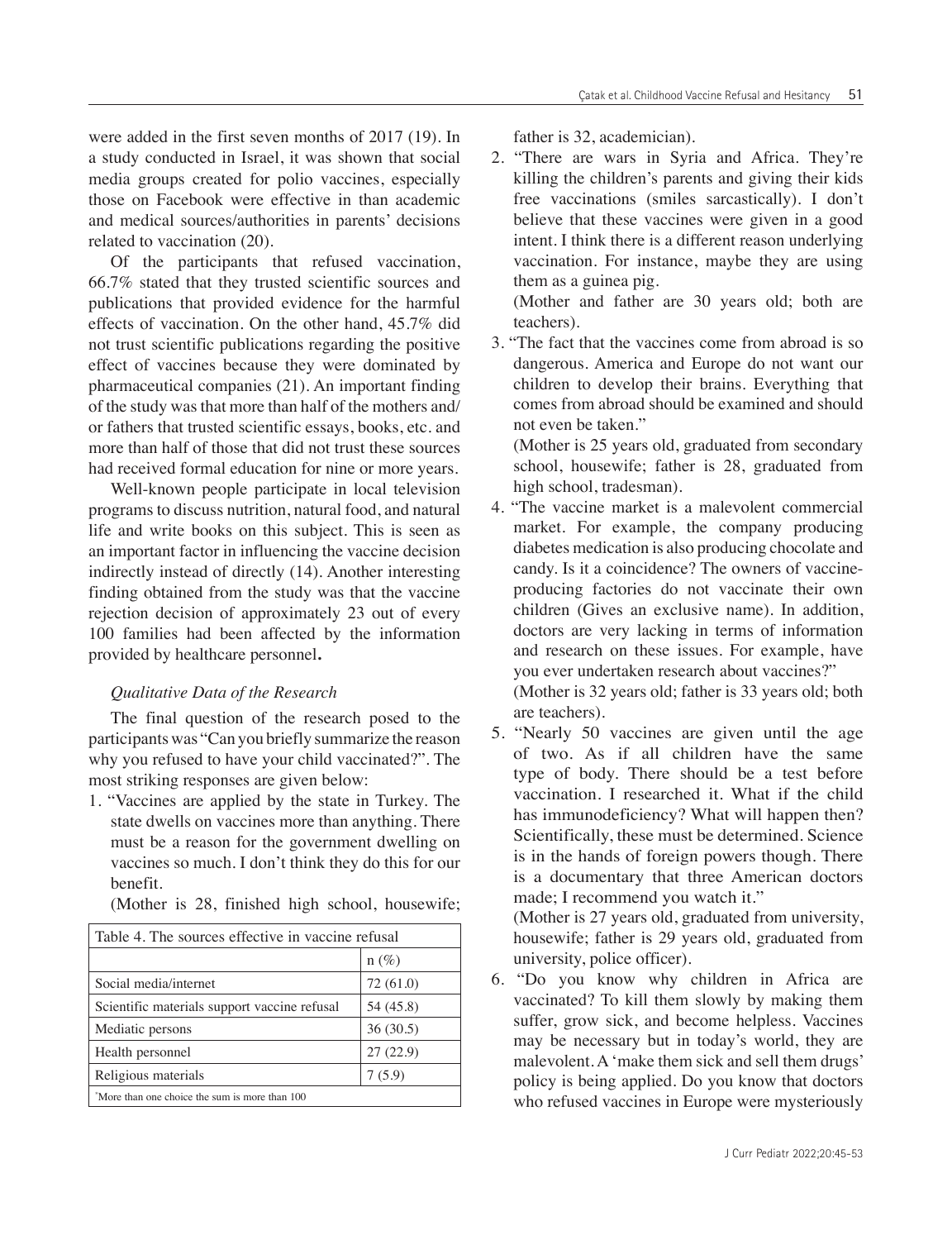## killed?"

(Mother is 31 years old; father is 32 years old; both are research assistants).

7. "America gave us milk powder as a favor for years, they said "do not give breast milk; give formula"... Now they are saying "sorry". Well, who will give the account of the past? Are people guinea pigs? It is not obligatory in their country but it is obligatory in the places that they are trying to exploit (smiles sarcastically). What would you think if you were me? There are also brave doctors who do not recommend the vaccine; they are the exception. I wish all the doctors were like them.

(Mother is 25 years old, finished primary education, housewife; father is 29 years old, finished secondary school, tradesman).

8. "Vaccinated children become infertile when they grow up. For example, my brother/sister has never been vaccinated. Now he/she has a child. One of our neighbors had his/her child vaccinated and he/she did not have any children because of the vaccination. It is said that vaccines cause many diseases.

(Mother is 32 years old, finished primary school, housewife; father is 36 years old, finished primary school, worker).

9. "The heavy metals in the vaccines are very dangerous. As a country, the effects of substances in vaccines can be investigated. If you want, you can research them on the internet. Additionally, vaccine factories produce two things: guns and vaccines. Isn't that scary? Drug companies support the publication of pharmacology books. It is like first breaking something that is working and then selling products to fix it."

(Mother is 31 years old, graduated from university, housewife; father is 32 years old, graduated from university, academician).

10. "Natural methods, such as phytotherapy is more valuable than a vaccine. They vaccinate children but what will happen 10-20 years later? There is mercury, aluminum, DNA fragments inside it, and these substances remain in the body for years. After all these elements are introduced, then it is said that autism, Down's syndrome, and other syndromes increase."

(Mother is 25 years old, graduated from university, physical education teacher; father is 30 years old, graduated from university, teacher).

11. "Vaccination is contrary to the natural balance of the body, of evolution and creation. A baby is given a lot of vaccines in first two years, in which time he/she has never become sick. It is too dangerous. Vaccination is a market created by drug mafias. Doctors are also very inexperienced. They impose vaccination on the public, but I'm not angry with them because they are a part of the system; they cannot act contrary to what the companies say. If they act in opposition, their salaries will be reduced or they will lose their jobs.

(Mother is 26 years old, graduated from university, teacher; father is 26 years old, graduated from university, teacher).

- 12. "I do not believe in different hodjas (religious teachers). In hadith, it is narrated that 'There is no treatment with things that are forbidden by religion'. They (vaccines) contain pig genes. I never get my child vaccinated." (Mother is 29 years old, graduated from university, housewife; father is 30 years old, graduated from university, teacher).
- 13. "People are being vaccinated with flu vaccine, but nothing changes in the next year. The vaccines have little protection. Does America or Europe have a positive attitude to us? Of course, no. I am an imam. Even if there is no compulsion in religion, they impose the vaccine as if it is a verse. It cannot be just with threat and imposition. Nobody knows the side effects; nobody tells the truth. Vaccines contain mercury and other chemicals... People wonder why they insist on vaccination when there are so many harmful things in it..."

(Mother is 23 years old, graduated from high school graduated, housewife; Father is 25 years old, graduated from university, imam).

# **Conclusion**

The development of technology has led to almost the whole of the earth being able to easily access all kinds of information by pressing a few keys on a computer keyboard. However, this access to information has negative as well as positive effects, and this has an impact on the acceptance of vaccination. Recent media coverage has referred to 'diseases caused by vaccine' rather than 'diseases prevented by vaccine'. This propaganda has had an impact on the increase of vaccine rejection. The most important advantage of our study was that it covered one of the largest regions